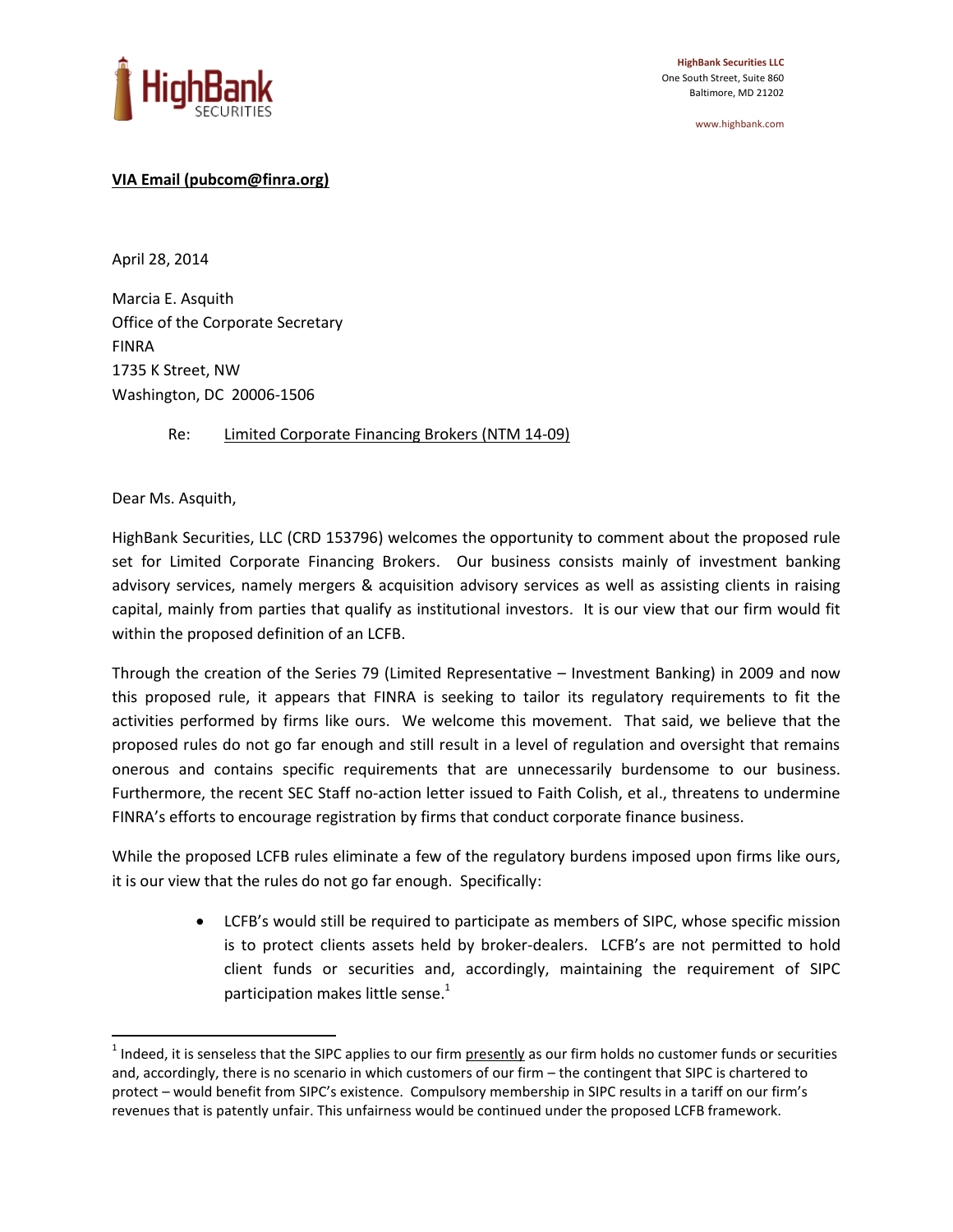- The requirement of an annual audit by an independent accountant and bi-annual AML independent reviews are of negligible value but material cost. Firms like ours expend considerable time, effort and expense to comply with the requirements of these annual reviews. These audits provide the investing public with no identifiable benefit.
- The rules would continue to require LCFB's to maintain a fidelity bond with coverage of at least \$100,000, again at significant annual cost to the firm. For the reasons mentioned above – we hold no customer funds – the fidelity bond requirement makes little sense and we would request a reconsideration of its need.

For these reasons and others, the LCFB proposed rules do not represent a meaningful reduction in our regulatory burden and, accordingly, it is doubtful whether we would elect into the LCFB category, especially as the LCFB precludes raising capital from accredited investors. While the vast majority of our targeted investors qualify as institutional investors, we sometimes reach out to a network of high-net worth accredited investors, an action that would be prohibited by the LCFB proposal.

FINRA requested comments on certain specific issues. Our view on the most relevant issues for us is below:

 *Does the proposed rule set provide sufficient protections to customers of an LCFB? If not, what additional protections are warranted and why?*

Our view is that the proposed rule set continues to provide sufficient protections for customers of an LCFB. In fact, there are many rules and regulations that would unnecessarily apply to an LCFB that provide no meaningful protection to LCFB's customers (SIPC, fidelity bond, annual audit).

 *Does the proposed rule set appropriately accommodate the scope of LCFB business models? If not, what other accommodations are necessary and how would customers be protected?*

The proposed rule set allows LCFBs to solicit institutional investors but not investors that meet the definition of accredited investors. This is a distinction that should be reconsidered, as accredited investors are deemed to have a level of sophistication that allows them to sufficiently analyze the risks associated with investing.

 *Are there firms that would qualify for the proposed rule set but that would choose not to be treated as an LCFB? If so, what are the reasons for this choice?*

Yes! One of our great frustrations is that our firm has elected to formally register as a broker-dealer, at significant cost and burden, while other firms with whom we directly compete have not properly registered as broker-dealers (with no negative consequences). It is our opinion that these firms will continue to operate without proper registration despite the LCFB proposed rule set.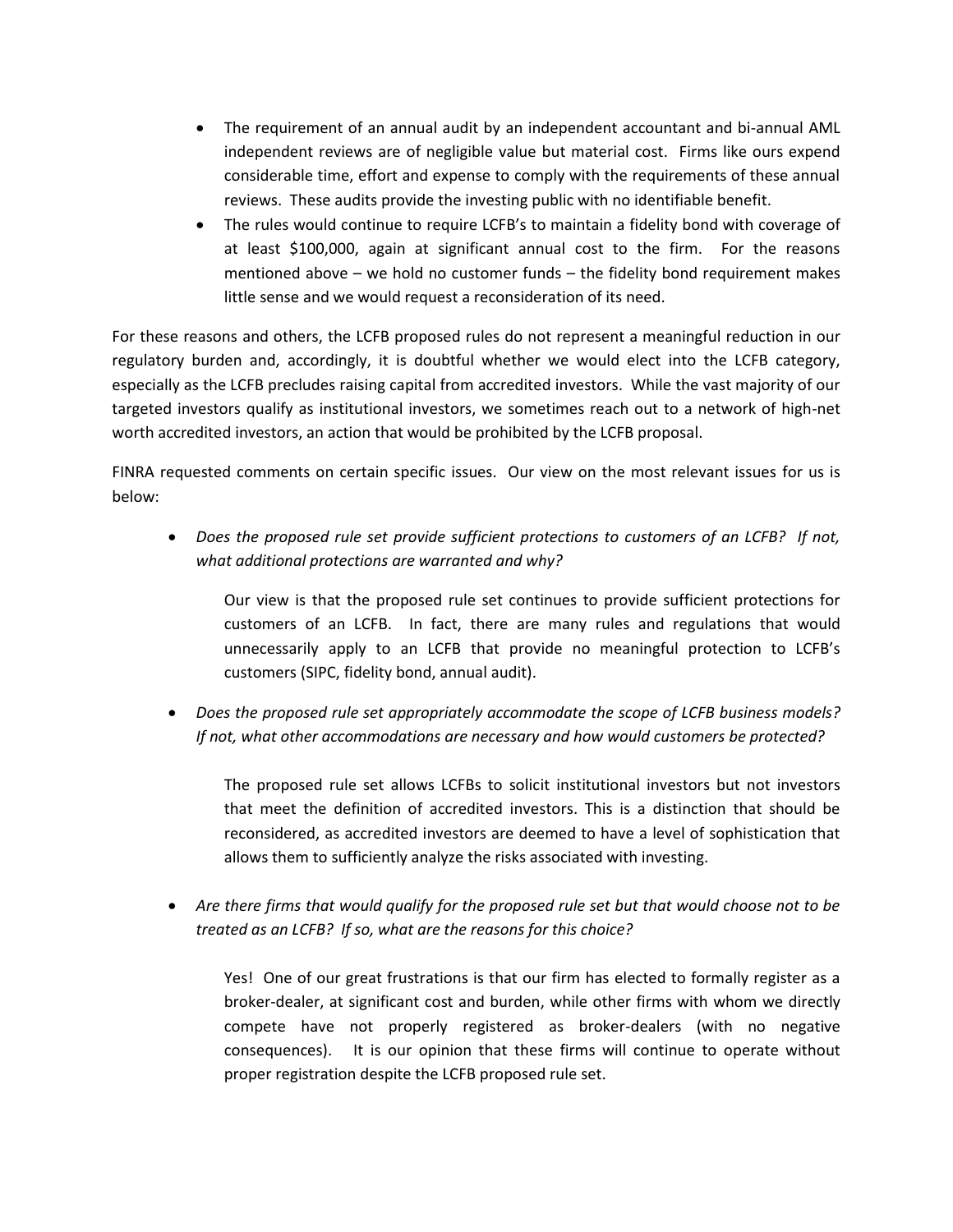*What is the likely economic impact to an LCFB, other broker-dealers and their competitors of adoption of the LCFB rules?*

We don't see any significant economic impact to an LCFB. The costs associated with being an LCFB are marginally lower than the costs of being a broker-dealer today, but, as mentioned, the proposed on-going costs are still significant.

 *Should principals and representatives that hold registration categories not included within LCFB 123 be permitted to retain these registrations?*

Yes. We believe that representatives of an existing broker dealer that elects LCFB status should be allowed to continue to hold all of the registrations categories that they held prior to the election. This protection seems justified in that future rule changes could occur or the firm could decide the election was not worthwhile and desire to convert back to a full broker-dealer without the "penalty" of having to re-certify.

 *Does an LCFB normally make recommendations to customers to purchase or sell securities? Should an LCFB be subject to rules requiring firms to know their customers (LCFB Rule 209) and imposing suitability obligations (LCFB Rule 211) to an LCFB?*

Aside from advice provided to our buy-side and sell-side merger and acquisition clients, our firm does not make recommendations to clients or customers to purchase or sell securities and, in fact, that activity (aside from in the merger and acquisition context) does not in our opinion seem appropriate for an LCFB.

 *Does the SEC staff no-action letter issued to Faith Colish, et al., dated January 31, 2014, impact the analysis of whether a firm would become an LCFB? Is it likely that some limited corporate financing firms will not register as a broker consistent with the fact pattern set forth in the no-action letter, or will they register as an LCFB?*

The no-action letter represents a shift in regulation that is significantly more meaningful than the incremental changes made in the LCFB proposed rule set. Our firm derives the majority of its revenue from activities consistent with those set forth in the no-action letter. We are currently analyzing the no-action letter in detail, but our preliminary conclusion is that the majority of our business would no longer be subject to FINRA regulation as a result of the no-action letter. Although this would represent welcome financial relief, we believe this is a significant step backward in ensuring the quality of advice and protection provided by existing regulations and as such encourage FINRA and our membership to work hard to have the ruling reversed.

Some might argue that unlicensed "M&A brokers" cause no harm and therefore they should not be subject to regulation. We disagree and provide two real examples.